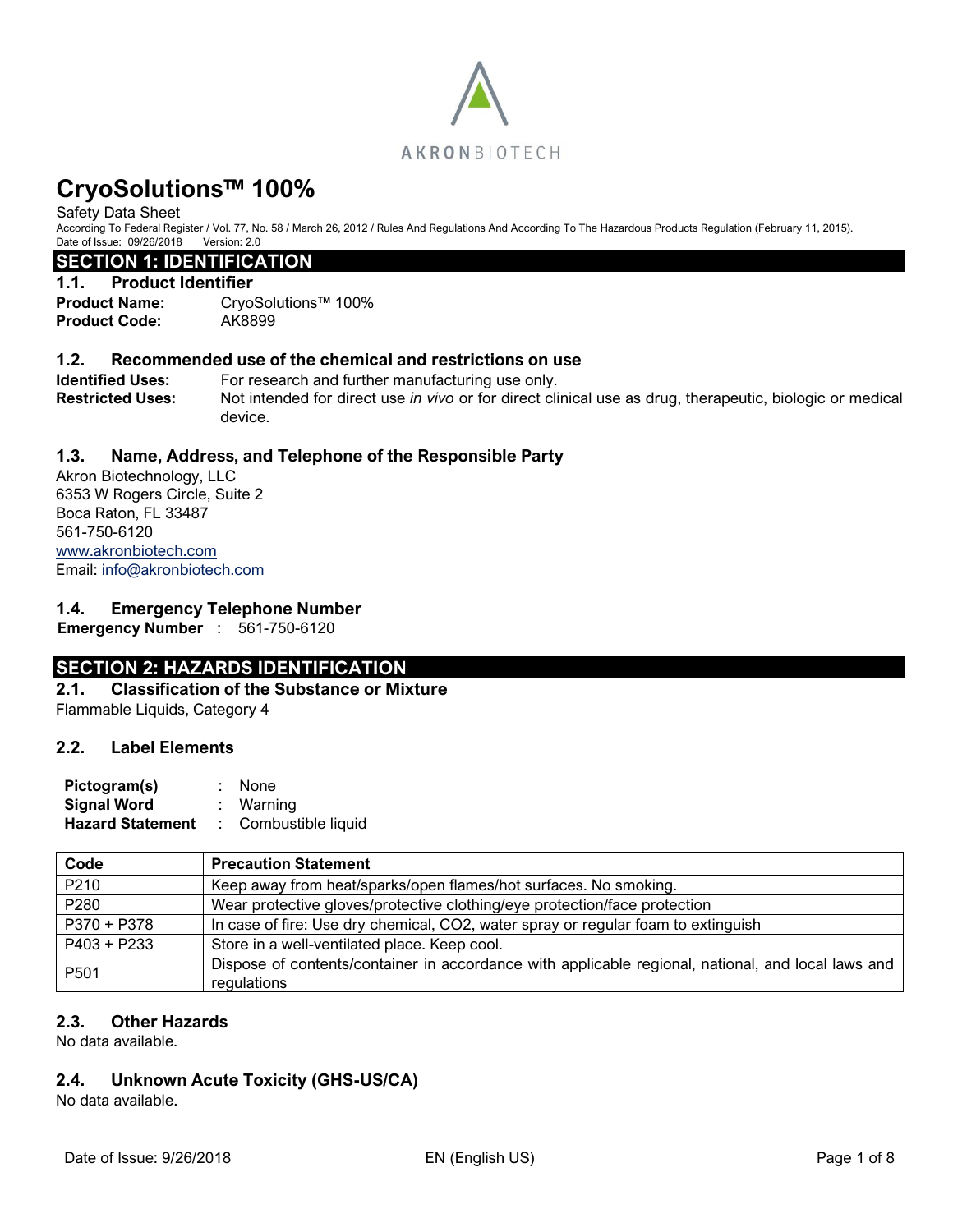Safety Data Sheet

According To Federal Register / Vol. 77, No. 58 / March 26, 2012 / Rules And Regulations And According To The Hazardous Products Regulation (February 11, 2015).

# **SECTION 3: COMPOSITION/INFORMATION ON INGREDIENTS**

# **3.1. Substance**

| <b>Chemical Name</b>       | Common name and Synonyms                | <b>Product Identifier (CAS-No)</b>    |
|----------------------------|-----------------------------------------|---------------------------------------|
| '-sulfinvlbis-<br>Methane. | <b>DMSO</b><br>Sultoxide:<br>⊃imethvi ′ | $\sim$<br><sup>.</sup> -68-ა<br>- 01- |

#### **3.2. Mixture**

Not applicable

# **SECTION 4: FIRST AID MEASURES**

#### **4.1. Description of First-aid Measures**

#### **Inhalation:**

Remove person to fresh air. If respiratory irritation, dizziness, nausea, or unconsciousness occurs, seek immediate medical assistance. If breathing has stopped, give artificial respiration or provide oxygen and seek immediate medical assistance.

#### **Skin Contact:**

Remove contaminated clothing and wash before reuse. Wash the contaminated area with soap and water. If irritation develops, seek immediate medical attention.

#### **Eye Contact:**

Hold eyelids apart and flush eyes with plenty of water for at least 15 minutes. Remove any contact lenses. Seek immediate medical attention.

#### **Ingestion:**

If swallowed, wash out mouth with water. Do NOT induce vomiting. Seek immediate medical attention.

#### **4.2. Most Important Symptoms and Effects Both Acute and Delayed**

#### **Inhalation:**

May cause respiratory irritation. Signs/symptoms may include cough, sneezing, nasal discharge, headache, hoarseness, and nose and throat pain. Exposure to high concentrations of Dimethyl sulfoxide could cause lowering of consciousness. Repeated exposure to DMSO vapors did not cause any irritation to the respiratory tract; however the exposure to high concentrations in the form of an aerosol induced an irritation of the upper airways after a repeated exposure

#### **Skin Contact:**

May cause skin irritation. Signs/symptoms may include localized redness, swelling, and itching. Dimethyl sulfoxide may accelerate skin absorption of other materials. A skin irritation assay performed in rabbit (OECD 404) revealed no more than a very slight or well-defined erythema, which disappeared in 3 days.

#### **Eye Contact:**

May cause eye irritation. Signs/symptoms may include redness, swelling, pain, tearing, and blurred or hazy vision. DMSO is slightly irritating for the eye. In studies performed following the OECD 405 or the EEC method B.5, a slight to moderate conjunctival irritation, which cleared in 3 days, was observed in the eyes of rabbits. In humans, the instillation of solutions containing 50 to 100% DMSO has caused transient sensation of burning which was reversible within 24 hours.

#### **Ingestion:**

May cause gastrointestinal irritation. Signs/symptoms may include abdominal pain, stomach upset, nausea, vomiting and diarrhea.

### **4.3. Indication of Any Immediate Medical Attention and Special Treatment Needed**

If direct contact with open wounds, wash out and seek medical attention. No specific treatment. Treat symptomatically. Contact poison treatment specialist immediately if large quantities have been ingested or inhaled.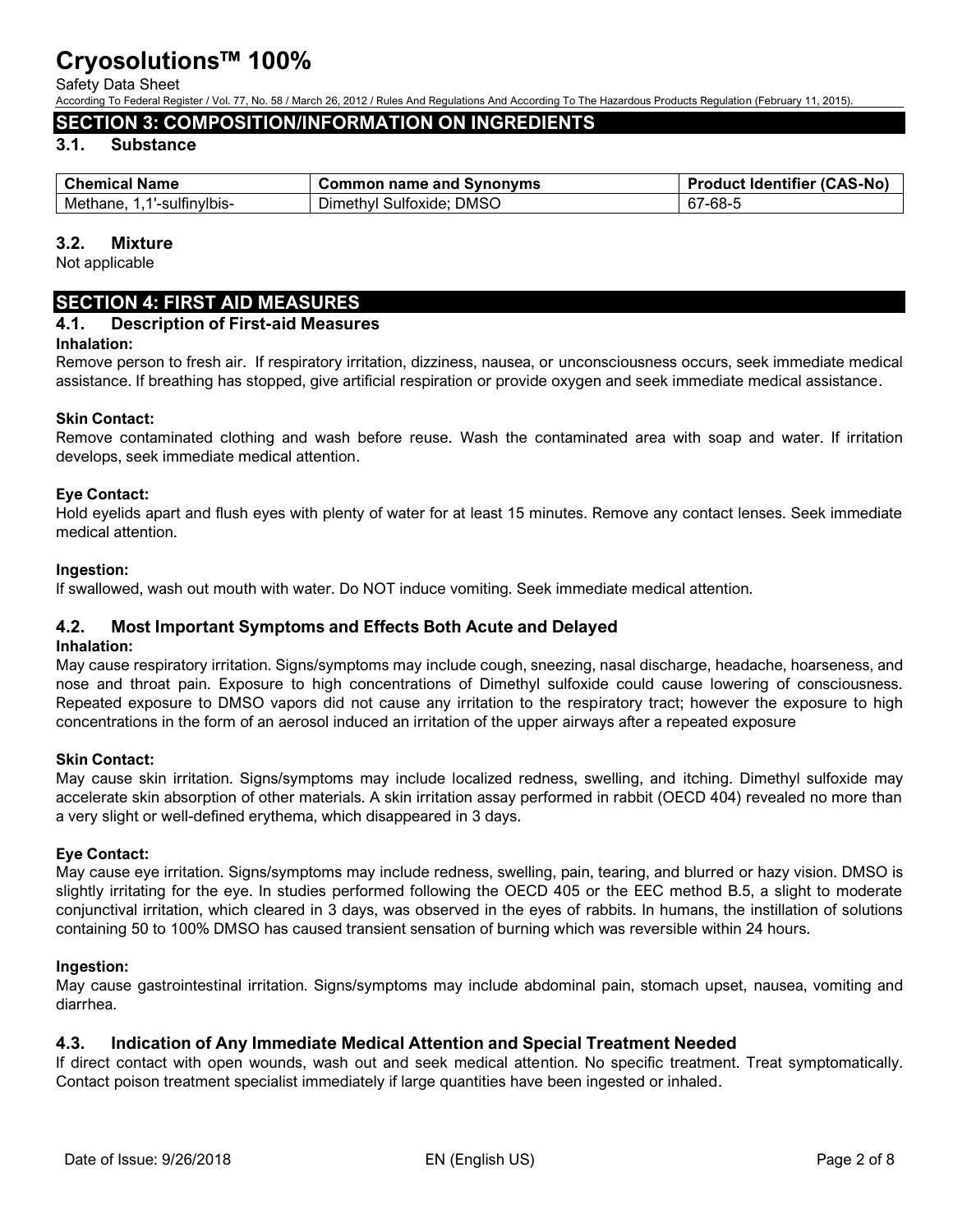#### Safety Data Sheet

According To Federal Register / Vol. 77, No. 58 / March 26, 2012 / Rules And Regulations And According To The Hazardous Products Regulation (February 11, 2015).

# **SECTION 5: FIRE-FIGHTING MEASURES**

#### **5.1. Extinguishing Media**

**Unsuitable extinguishing media:** Do not use water jet.

**Suitable extinguishing media:** Alcohol-resistant foam, dry chemical powder, carbon dioxide, water fog or spray.

### **5.2. Special Hazards Arising From the Substance or Mixture**

No data available.

### **5.3. Advice for Firefighters**

Wear self-contained breathing apparatus. Do not inhale combustion gases.

# **SECTION 6: ACCIDENTAL RELEASE MEASURES**

### **6.1. Personal Precautions, Protective Equipment and Emergency Procedures**

Use personal protective equipment. Avoid handling product near open wounds. Avoid breathing dust, vapours, mist or gas. Ensure adequate ventilation. Stay away from heat/sparks/open flames/ hot surfaces. No eating or smoking.

### **6.2. Environmental Precautions**

Prevent further leakage or spillage if safe to do so. Do not let product enter drains. Discharge into the environment must be avoided.

### **6.3. Methods and Materials for Containment and Cleaning Up**

Stop leak if you can do it without risk. A vapor suppressing foam may be used to reduce vapors. Absorb or cover with dry earth, sand or other non-combustible material and transfer to containers. Use clean non-sparking tools to collect absorbed material.

### **6.4. Reference to Other Sections**

See Section 8 for exposure controls and personal protection and Section 13 for disposal considerations.

# **SECTION 7: HANDLING AND STORAGE**

### **7.1. Precautions for Safe Handling**

Avoid contact with skin and eyes. Do not ingest product. Avoid formation of dust and aerosols. Keep open containers upright to prevent leakage. Keep away from heat, hot surfaces, sparks, open flames and other ignition sources. No smoking. Keep container tightly closed. Ground and bond container and receiving equipment. Use non-sparking tools. Take action to prevent static discharges.

### **7.2. Conditions for Safe Storage, Including Any Incompatibilities**

Keep container tightly closed in a dry, cool, well-ventilated place and avoid moisture. Store in a well-ventilated place. Keep cool. Store away from incompatible materials.

# **7.3. Specific End Use(s)**

Not available.

# **SECTION 8: EXPOSURE CONTROLS/PERSONAL PROTECTION**

# **8.1. Control Parameters**

The product contains no substances with occupational exposure limit values from the manufacturer, supplier, importer, or the appropriate advisory agency including: ACGIH (TLV), AIHA (WEEL), NIOSH (REL), OSHA (PEL), Canadian provincial governments, or the Mexican government.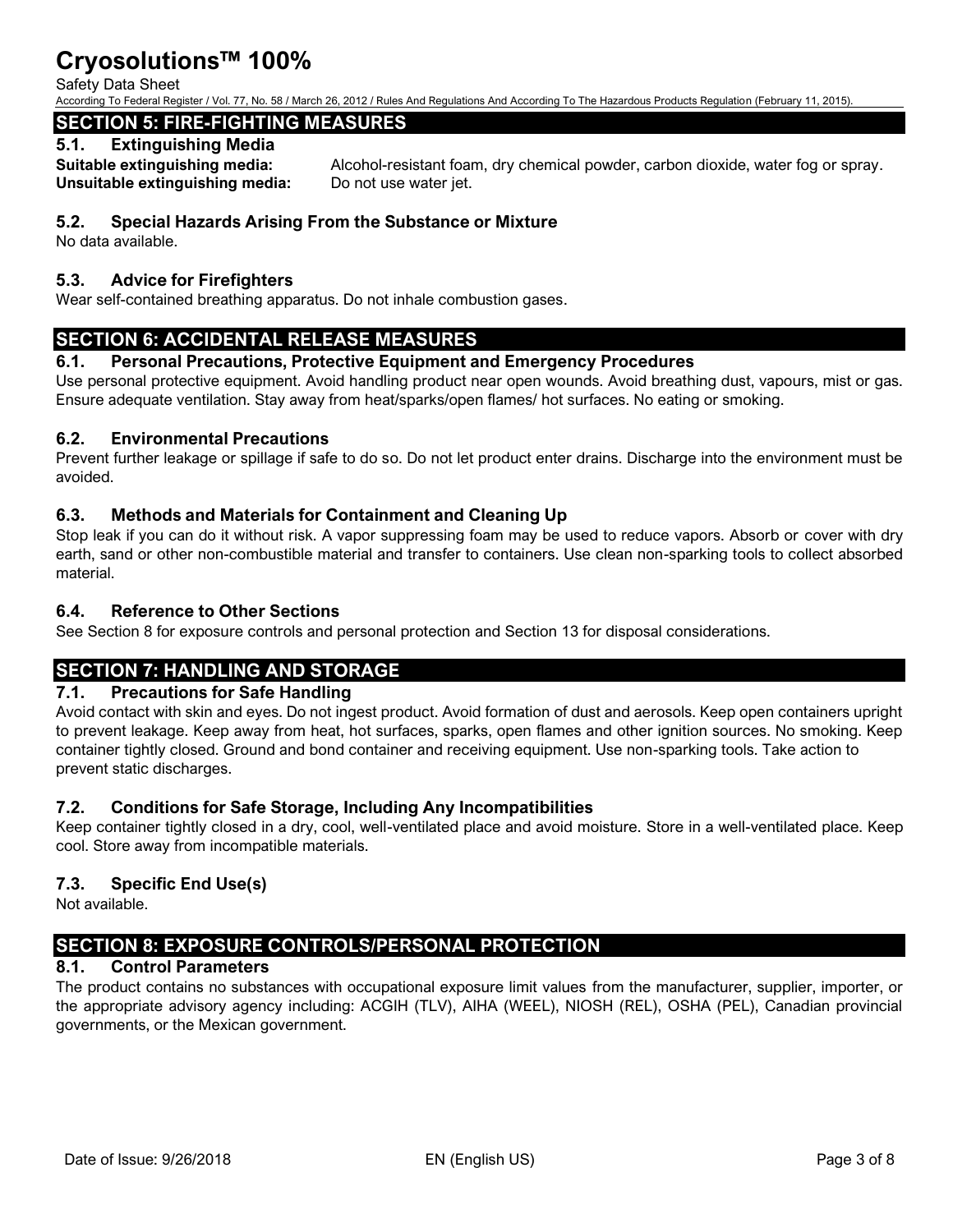Safety Data Sheet

According To Federal Register / Vol. 77, No. 58 / March 26, 2012 / Rules And Regulations And According To The Hazardous Products Regulation (February 11, 2015).

#### **8.2. Exposure Controls**

#### **Appropriate Engineering Controls:**

Use explosion-proof electrical, ventilating, and lighting equipment. Handle in accordance with good laboratory and safety practice. Wash hands before breaks and at the end of workday.

#### **Personal Protective Equipment (PPE)**:

#### **Hand Protection:**

Handle with gloves. Butyl or nitrile rubber gloves are recommended. Gloves must be inspected prior to use. Use proper glove removal technique (without touching glove's outer surface) to avoid skin contact with this product. Dispose of contaminated gloves after use in accordance with applicable laws and good laboratory practices. Wash and dry hands.

#### **Eye Protection:**

Use face shield, chemical goggles or safety glasses tested and approved under appropriate government standards such as NIOSH (US) or EN 166 (EU).

#### **Skin and Body Protection:**

The type of protective equipment must be selected according to the concentration, amount of the hazardous substance at the specific workplace and appropriate risk assessment.

#### **Respiratory Protection:**

Respiratory protection is not required under normal use. In case of inadequate ventilation, oxygen deficient atmosphere, or where exposure levels are not known wear approved respirators with organic vapor cartridge and components tested and approved under appropriate government standards such as NIOSH (US) or CEN (EU).

#### **Hygiene measures:**

Handle in accordance with good industrial hygiene and safety practice.

#### **Environmental Exposure Controls:**

Prevent further leakage or spillage if safe to do so. Do not let product enter drains. Discharge into the environment must be avoided.

### **SECTION 9: PHYSICAL AND CHEMICAL PROPERTIES**

| 9.1. | <b>Information on Basic Physical and Chemical Properties</b> |  |  |  |
|------|--------------------------------------------------------------|--|--|--|
|      |                                                              |  |  |  |

| Appearance                             | Clear, colorless liquid       |
|----------------------------------------|-------------------------------|
| Odor                                   | <b>Odorless</b>               |
| Odor threshold                         | Not available                 |
| рH                                     | Not available                 |
| Melting point/freezing point           | 18.5°C (65.3 °F)              |
| Boiling point/boiling range            | Not available                 |
| Flash point                            | 87 °C (188.6 °F) (Closed Cup) |
| Evaporation rate                       | Not available                 |
| Flammability (solid, gas)              | Not available                 |
| Lower flammable limit                  | $2.6\%$                       |
| Upper flammable limit                  | 42 %<br>٠.                    |
| Vapor pressure                         | 59.4 Pa at 20 °C (68 °F)      |
| Relative vapor density at 20°C         | Not available                 |
| Relative density                       | 1.1 (Water = 1)               |
| Solubility                             | Miscible in water             |
| Partition coefficient: N-Octanol/Water | log Pow: -1.35 (calculated)   |
| Auto-ignition temperature              | 215 °C (419 °F)<br>÷.         |
| Viscosity                              | Not available                 |
|                                        |                               |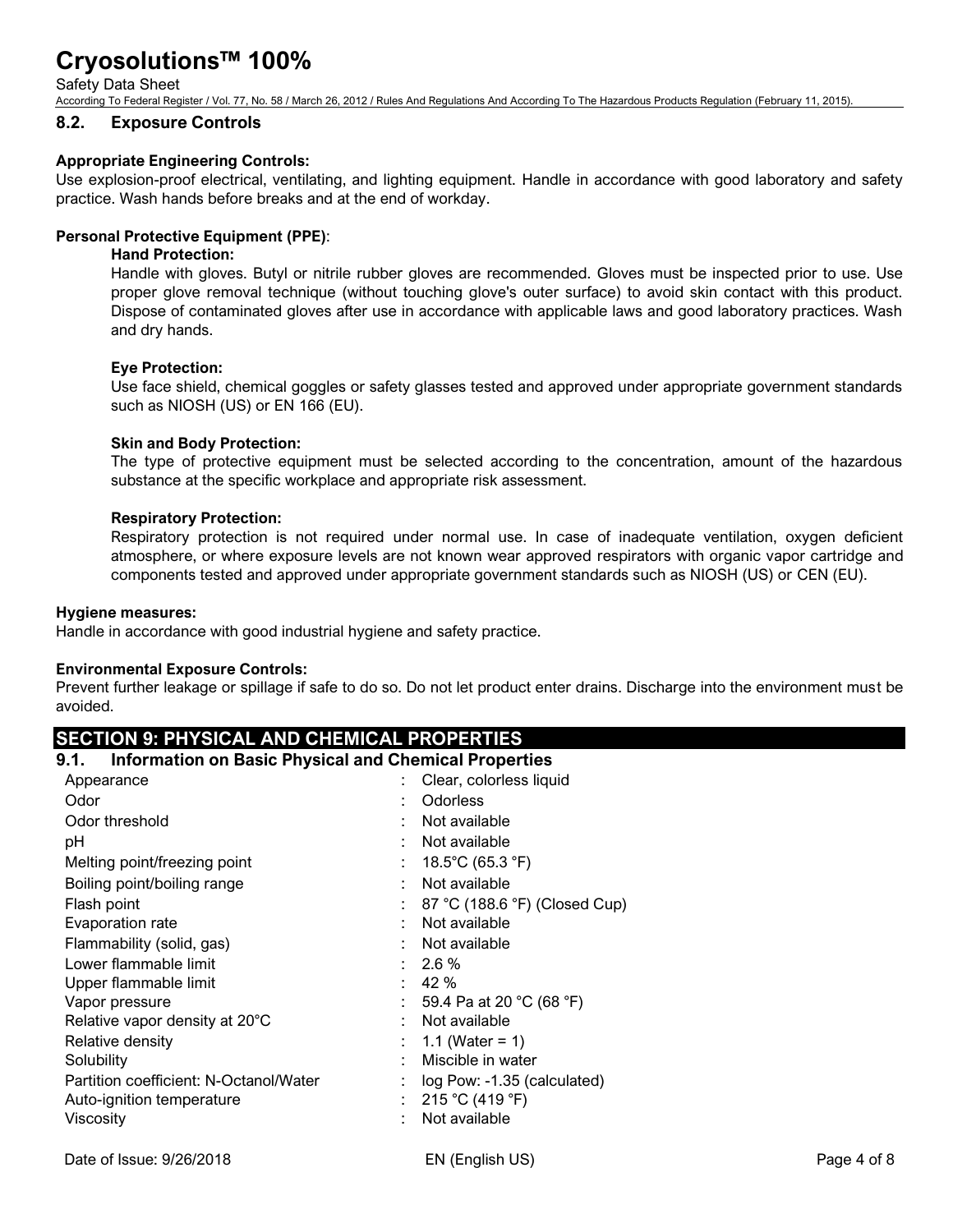#### Safety Data Sheet

According To Federal Register / Vol. 77, No. 58 / March 26, 2012 / Rules And Regulations And According To The Hazardous Products Regulation (February 11, 2015).

# **SECTION 10: STABILITY AND REACTIVITY**

### **10.1. Reactivity**

Contact with incompatible materials. Sources of ignition. Exposure to heat.

#### **10.2. Chemical Stability**

Stable under recommended handling and storage conditions (see Section 7).

#### **10.3. Possibility of Hazardous Reactions**

No data available.

#### **10.4. Conditions to Avoid**

Contact with incompatible materials. Sources of ignition. Exposure to heat.

#### **10.5. Incompatible Materials**

Strong oxidizers, Perchlorates.

### **10.6. Hazardous Decomposition Products**

No data available.

# **SECTION 11: TOXICOLOGICAL INFORMATION**

#### **11.1. Information on Toxicological Effects**

| <b>Toxicity estimate (LD50/LC50)</b> | <b>Species</b> | <b>Dose</b> |
|--------------------------------------|----------------|-------------|
| 14,500 mg/kg                         | Rat            | Oral        |
| 40,000 mg/kg                         | Rat            | Dermal      |
| $>5330$ mg/m <sup>3</sup> (4H)       | Rat            | Inhalation  |
|                                      |                |             |

Inhalation Exposure **in the set of the COV** include : May cause respiratory irritation. Signs/symptoms may include cough, sneezing, nasal discharge, headache, hoarseness, and nose and throat pain. Exposure to high concentrations of DMSO could cause lowering of consciousness.

Ingestion Exposure **interval in the Constant Construction** : May cause gastrointestinal irritation. Signs/symptoms may include abdominal pain, stomach upset, nausea, vomiting, and diarrhea.

Skin Exposure **in the summan state of the set of the set of the set of the set of the set of the set of the set of the set of the set of the set of the set of the set of the set of the set of the set of the set of the set** redness, swelling, and itching. Dimethyl sulfoxide may accelerate skin absorption of other materials. A skin irritation assay performed in rabbit (OECD 404) revealed no more than a very slight or well-defined erythema, which disappeared in 3 days.

Eye Exposure : May cause eye irritation. Signs/symptoms may include redness, swelling, pain, tearing, and blurred or lazy vision. In studies performed following the OECD 405 or the EEC method B.5, a slight to moderate conjunctival irritation, which cleared in 3 days, was observed in the eyes of rabbits. In humans, the instillation of solutions containing 50-100% DMSO caused transient sensation of burning which was reversible within 24 hours.

Germ Cell Mutagenicity **Solution Cell Automobia Certivity** was observed for DMSO in gene mutation assays in *Salmonella typhimurium*, an *in vitro* cytogenetics assay in CHO cells, and an *in vivo* micronucleus assay in rats.

Carcinogenicity **South America** is the component of this product present at levels greater than or equal to 0.1% is identified as probable, possible or confirmed human carcinogen by ACGIH, IARC, OSHA, or NTP.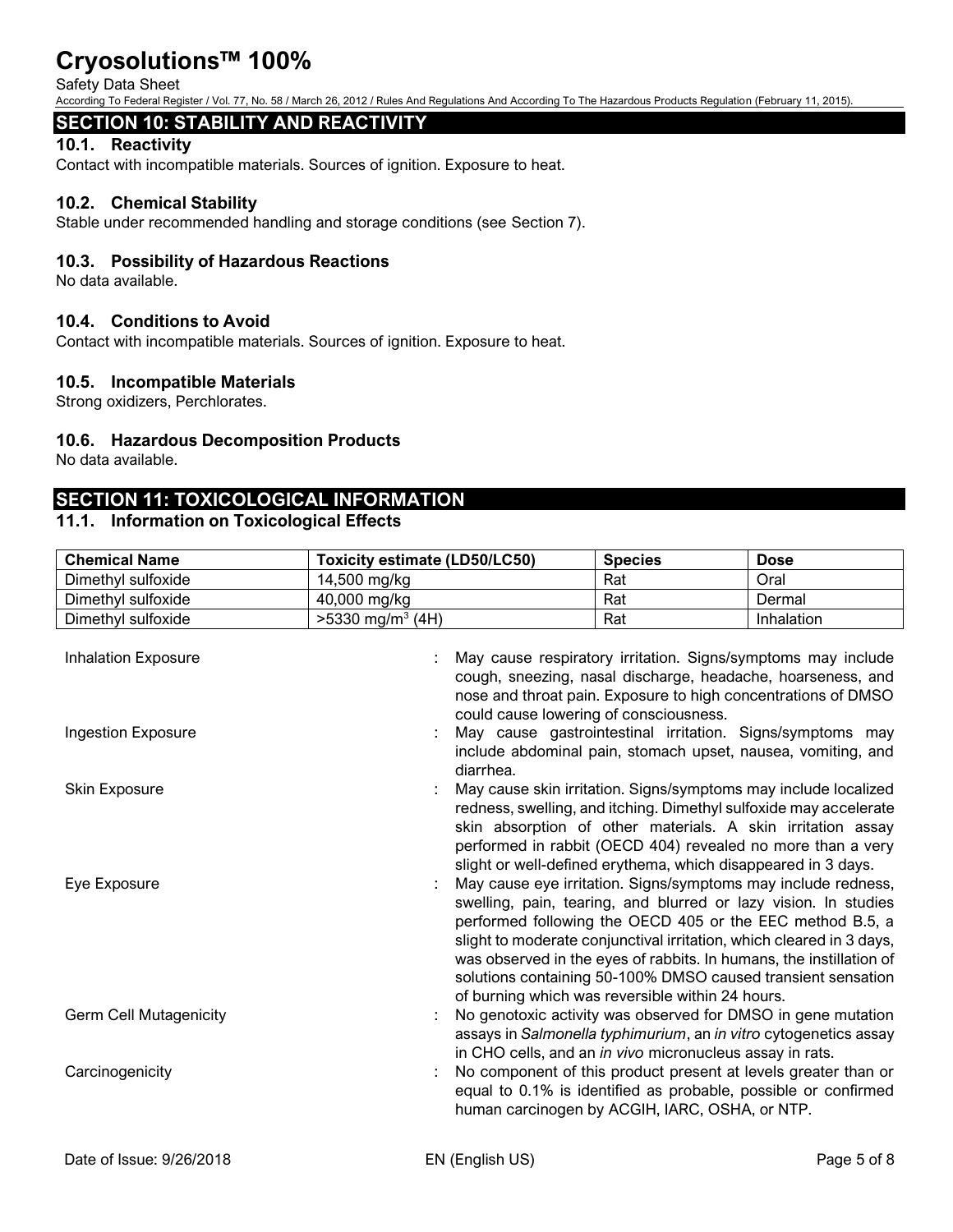#### Safety Data Sheet

According To Federal Register / Vol. 77, No. 58 / March 26, 2012 / Rules And Regulations And According To The Hazardous Products Regulation (February 11, 2015).

Reproductive Toxicity **in a Reproduction/Developmental Toxicity Screening Test** performed following OECD 421, the NOAEL for parental toxicity, reproductive performance (mating and fertility) and toxic effects o the progeny was considered to be 100 mg/kg/day.

Specific Target Organ Toxicity (Single Exposure) : Not classified Specific Target Organ Toxicity (Repeated Exposure) : Not classified Aspiration Hazard **in the set of the Casacal** Separation Hazard in the set of the set of the set of the set of the set of the set of the set of the set of the set of the set of the set of the set of the set of the set of t

- 
- 
- 

# **SECTION 12: ECOLOGICAL INFORMATION**

#### **12.1. Ecotoxicity**

| <b>Species</b>                 | Type        | <b>Toxicity estimate</b> | <b>Exposure Time (hrs)</b> | <b>Condition</b>         |
|--------------------------------|-------------|--------------------------|----------------------------|--------------------------|
| Danio rerio                    | LC50        | $>25$ g/L                | 24                         | Freshwater, static       |
| Danio rerio                    | LC50        | $>25$ g/L                | 48                         | Freshwater, static       |
| Danio rerio                    | LC50        | >25 g/L                  | 72                         | Freshwater, static       |
| Danio rerio                    | LC50        | $>25$ g/L                | 96                         | Freshwater, static       |
| Lepomis macrochirus            | LC50        | >40 g/L                  | 96                         | Freshwater, static       |
| Onchorhyncus mykiss            | LC50        | $33 - 37$ g/L            | 96                         | Freshwater, static       |
| Onchorhyncus mykiss            | LC50        | 38 g/L                   | 96                         | Freshwater               |
| Oryzias latipes                | <b>LC50</b> | 33 g/L                   | 96                         | Freshwater, static       |
| Pimephales promelas            | LC50        | 34 g/L                   | 96                         | Freshwater, flow-through |
| Artemia salna                  | <b>EC50</b> | 68.6 g/L                 | 24                         |                          |
| Culex pipens molestus          | <b>EC50</b> | 23.2 g/L                 | 24                         | -                        |
| Culex restuans                 | <b>EC50</b> | $25.9 - 30.7$ g/L        | 18                         |                          |
| Daphnia magna                  | <b>EC50</b> | 24.6 g/L                 | 48                         | Freshwater, static       |
| Daphnia magna                  | <b>EC50</b> | 58.2 g/L                 | 24                         |                          |
| Daphnia magna                  | <b>EC50</b> | 19.25 g/L                | 24                         | $\overline{\phantom{a}}$ |
| Daphnia pulex                  | <b>EC50</b> | $22.3 - 27.1$ g/L        | 18                         | $\overline{\phantom{a}}$ |
| Daphnia sp.                    | <b>EC50</b> | $7.0$ g/L                | 24                         | $\overline{\phantom{a}}$ |
| Hyalella Azteca                | <b>EC50</b> | $31.9 - 58.0$ g/L        | 18                         | $\blacksquare$           |
| Palaemonetes kadiakensis       | <b>EC50</b> | $22.1 - 45.0$ g/l        | 18                         | $\blacksquare$           |
| Pseudokirchnerella subcapitata | <b>EC50</b> | 17 g/L                   | 72                         | Freshwater, static       |
| Pseudokirchnerella subcapitata | <b>EC50</b> | $12$ g/L                 | 72                         | Freshwater, static       |
| Chlamydomonas eugametos        | EC63        | 25 g/L                   | 48                         |                          |
| Green Algae                    | <b>EC50</b> | 27448.309 mg/L           | 96                         | $\overline{\phantom{a}}$ |
| Green Algae                    | ChV         | 426.87 mg/L              | 96                         | -                        |

### **12.2. Persistence and Degradability**

DMSO is not considered as persistent in environment.

### **12.3. Bioaccumulative Potential**

| -------<br>ш<br>.a 1<br>we                            | ,,,,<br>ω<br>ั∙ov<br>. .  |
|-------------------------------------------------------|---------------------------|
| --<br>.<br>10110<br>ulto<br>Dime<br>⊶ו<br>ΠV<br>oxiue | $\sim$ $\sim$<br>-<br>∴∙ບ |

Based on its log Kow value (-1.35) DMSO has a low potential for bioaccumulation.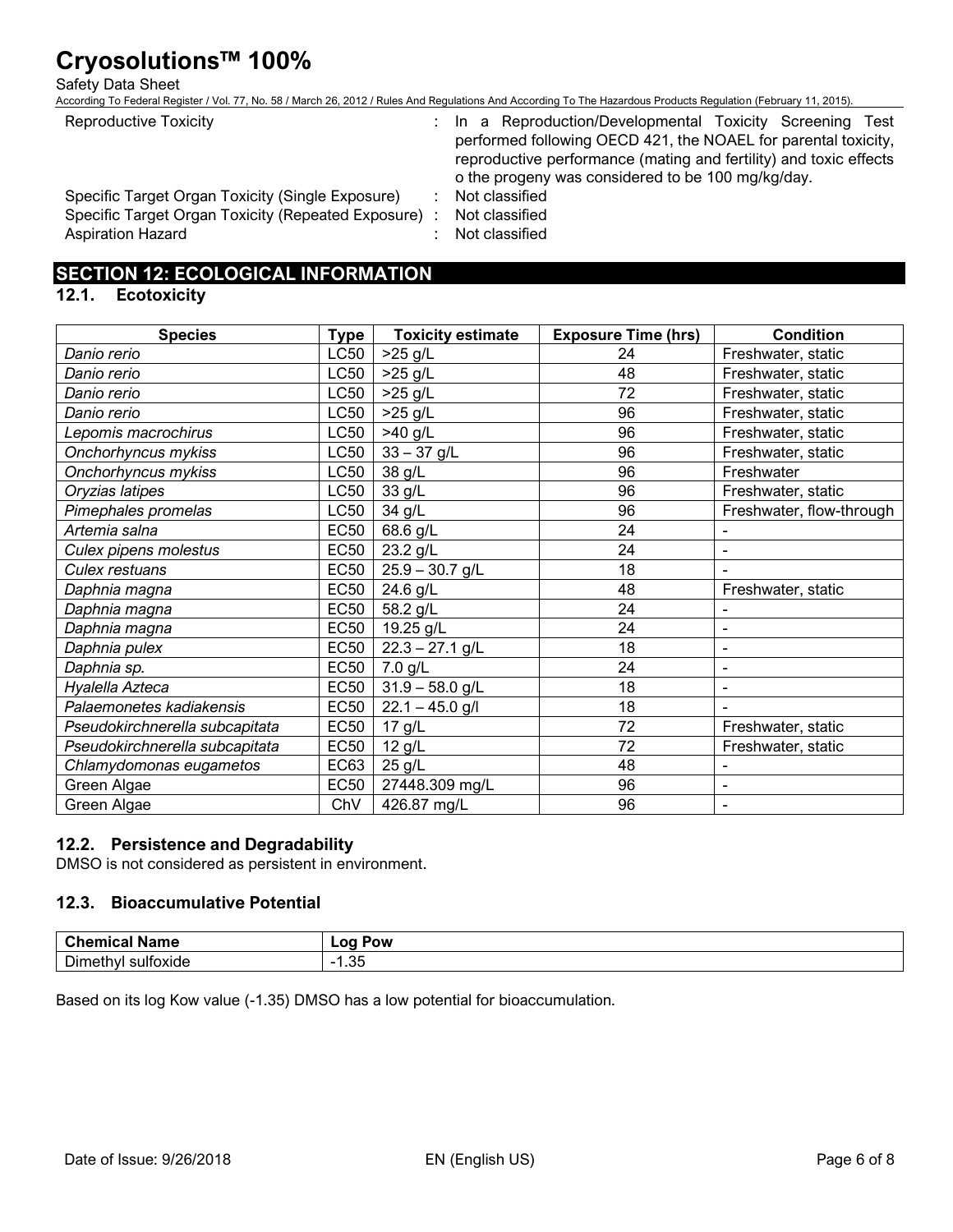#### Safety Data Sheet

According To Federal Register / Vol. 77, No. 58 / March 26, 2012 / Rules And Regulations And According To The Hazardous Products Regulation (February 11, 2015).

#### **12.4. Mobility in Soil**

#### **Adsorption/desorption**

| $\sim$                                                    | . .            |
|-----------------------------------------------------------|----------------|
| -------                                                   | Koc            |
| Name                                                      | $\sim$         |
| wuu                                                       | . .            |
| . .<br>--<br>. sultoxie:<br>Dim<br>neu<br>loxige<br>a IV' | $\sim$<br>V.O4 |

This estimated Koc value suggests that DMSO is expected to have very high mobility in soil. Nevertheless, DMSO could adsorb chemically or physically on minerals contained in clay. It can be assumed that this weak adsorption would be due to DMSO polarity.

#### **Volatilization from soil**

The Henry's Law constant for DMSO indicates that DMSO is expected to be essentially non-volatile from moist soil. DMSO is expected to slowly volatilize from dry soil surfaces based upon a vapor pressure 0.56 hPa.

#### **12.5. Other Adverse Effects**

No data available.

# **SECTION 13: DISPOSAL CONSIDERATIONS**

#### **13.1. Waste treatment methods**

Treatment of waste per local authority regulations. Empty containers may retain product residues. Avoid disposal of material into untreated sewers. Disposal of this product, solutions and any by-products should at all times comply with the requirements of environmental protection and waste disposal legislation and any regional, national and local authority requirements.

# **SECTION 14: TRANSPORT INFORMATION**

The shipping description(s) stated herein were prepared in accordance with certain assumptions at the time the SDS was authored and can vary based on a number of variables that may or may not have been known at the time the SDS was issued.

#### **DOT Classification**

Less than 119 gallons single container: Non-regulated.

Greater than 119 gallons single container:

| UN number               | NA1993                                          |
|-------------------------|-------------------------------------------------|
| UN proper shipping name | Combustible liquid, N.O.S. (Dimethyl sulfoxide) |
| Transport hazard class  | Combustible liquid                              |
| Packing group           |                                                 |

# **SECTION 15: REGULATORY INFORMATION**

#### **15.1. US Federal Regulations**

#### **SARA 302 Components**

This product does not contain any chemical components subject to the reporting requirements of SARA Title III, Section 302.

#### **SARA 313 Components**

This product does not contain any chemical components subject to the reporting requirements of SARA Title III, Section 313.

|  |  |  | SARA 311/312 Hazardous Categorization |
|--|--|--|---------------------------------------|
|--|--|--|---------------------------------------|

| Acute Health Hazard               |                   | Not data available |
|-----------------------------------|-------------------|--------------------|
| Chronic Health Hazard             |                   | Not data available |
| Fire Hazard                       |                   | Not data available |
| Sudden Release of Pressure Hazard | <b>Contractor</b> | Not data available |
| Reactive Hazard                   |                   | Not data available |